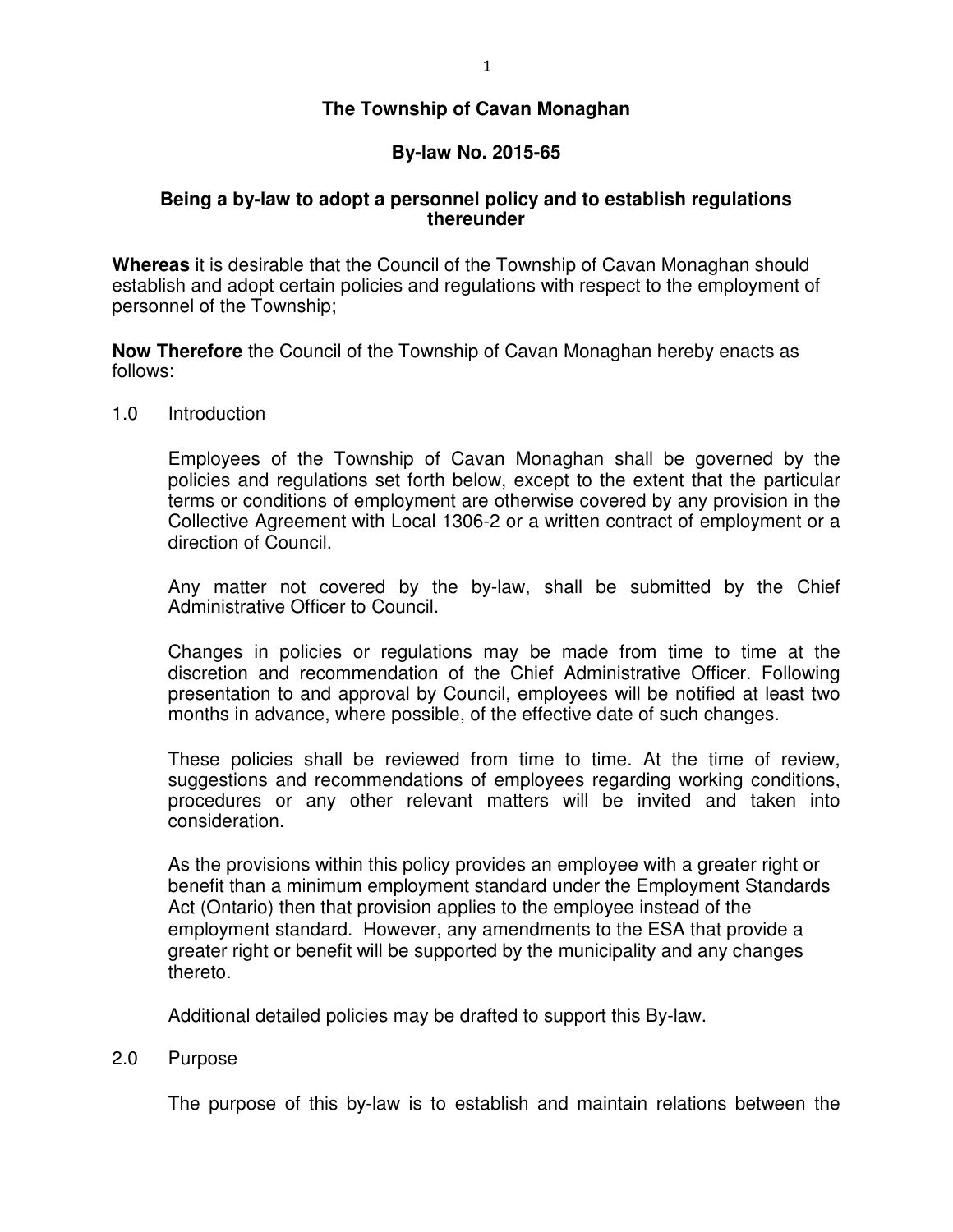Township and its employees, to strive to create a healthy, safe and co-operative work environment, to provide opportunities for personal growth and to maximize the contribution of each employee to the Township.

3.0 General Conduct of Municipal Employees

Employees of the Township of Cavan Monaghan are expected to:

- 3.1 Perform all their duties and responsibilities in an efficient and professional manner.
- 3.2 Observe and comply with all policies and regulations established by the Township.
- 3.3 Treat members of the public with courtesy and respect at all times.
- 3.4 Use his/her position with the Corporation solely for the gain and service of the Corporation and not to secure advantage, benefit, favour, or service for self, relatives, friends or associates.
- 3.5 To devote themselves to services of the Corporation in exchange for the compensation an employee is paid which is intended to remunerate him/her for such service; an employee will not solicit or accept any gift, present, favour or any form of entertainment, the acceptance of which would place an employee or Corporation under any obligation or compromise the Corporation.
- 3.6 Where an employee engages in any supplemental employment or business, to do so in a manner which will not interfere or be reasonably perceived to interfere with the performance of his/her duties as a Corporation employee or in which an advantage would be derived from his/her employment with the Corporation. At no time shall an employee conduct or further their supplemental employment or business affairs during normal working hours.
- 3.7 To honour the need for confidentiality in accordance with the Corporation's policies and procedures and will not disclose confidential information gained by reason of his/her position, nor permit any person access to confidential information except as required by law or directed/permitted by the Township.
- 4.0 Administration of Personnel Policies and Procedures
	- 4.1 The Chief Administrative Officer or designate shall administer these personnel policies, regulations and report to Council when necessary and/or required.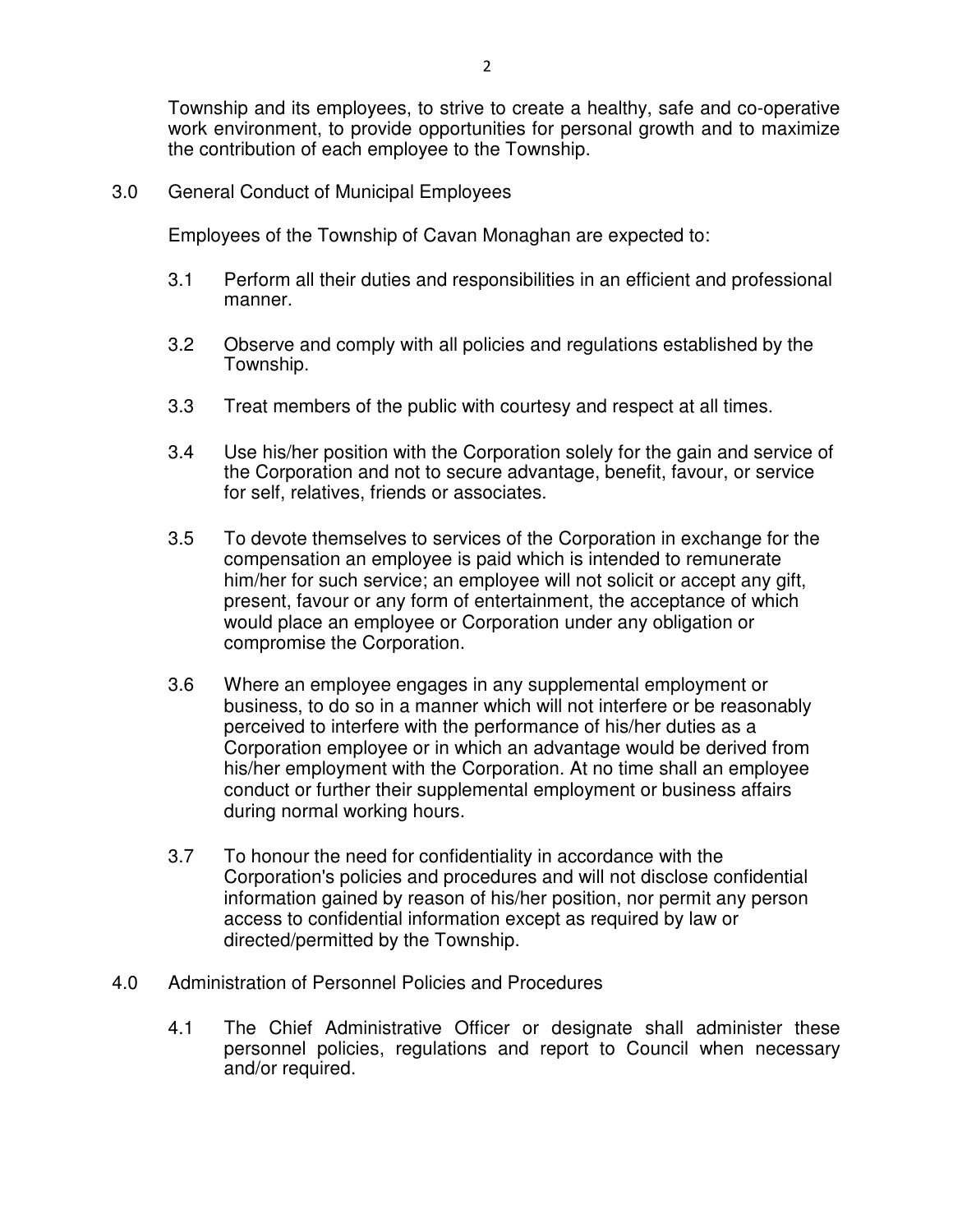# 4.2 Ensure annual performance reviews are completed for all Staff.

5.0 Definitions of Terms

The term "Permanent Employee" applies to either a full-time or part-time employee who has satisfactorily completed the probationary period and who are considered as part of the permanent establishment of the Township; this term does not apply to or include Contract Employees, Seasonal/Temporary/Student Employees, Volunteers or Probationary Employees.

The term "Full-time Employee" means any employee who is engaged for an indefinite period of time to work a scheduled thirty-five (35) or forty (40) hour workweek and who has successfully completed the probationary period.

The term "Seasonal/Temporary/Student Employee" means any employee who is engaged to regularly work for a defined period of time thirty-five (35) hours per week on a seasonal/temporary basis.

The term "Part-time Employee" means any employee who is engaged for an indefinite period of time to regularly work less than or equal to thirty-five (35) hours per week and who has successfully completed the probationary period.

An employee shall be considered a "Probationary Employee" until he or she has completed six continuous months of employment with the Township. During this probationary period the Township may terminate employment at any time, without cause, upon giving two weeks' notice or such payment as is required by Employment Standards Act. Upon completion of the probationary period the employee's service shall date back to his or her last date of hire as a permanent employee with the Township.

The term "Contract Employee" means an employee who is hired for a specific term and task normally not to exceed one year but subject to renewal.

A "Director" is a staff member who reports directly to the Chief Administrative Officer or designate, who holds operational responsibility for a municipal function or service and includes but is not limited to a Department Head. The following are Department Heads; Clerk, Director of Planning, Director of Public Works, Director of Finance/Treasurer, Parks & Facilities Manager, Fire Chief, and Chief Building Official/By-law Enforcement Officer.

- 6.0 Employment Practices
	- 6.1 Recruitment
		- 6.1.1. Policy

The Township promotes equal opportunity in the workplace. Hiring and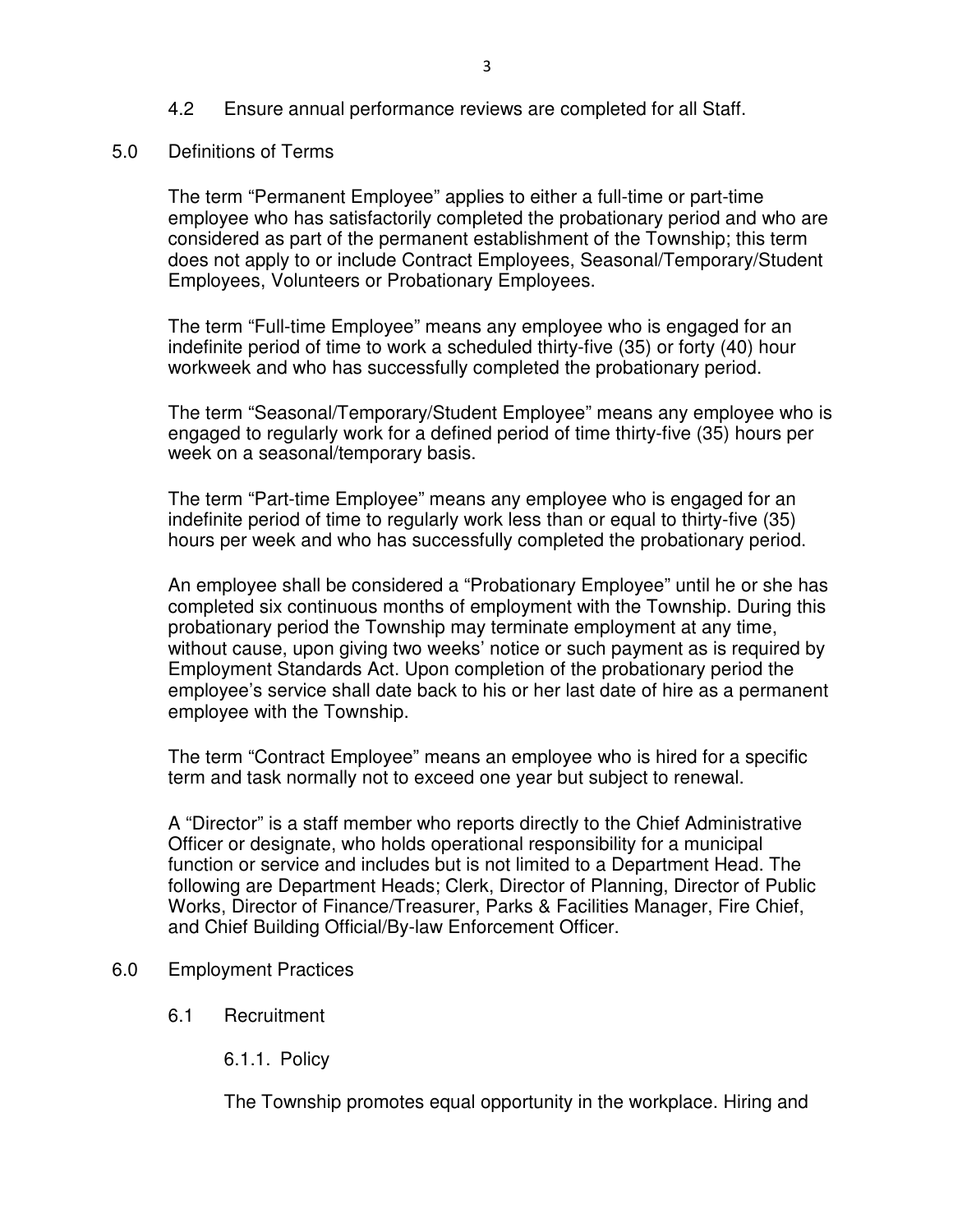employment practices are intended to comply with the provisions of the Ontario Human Rights Code.

Council shall approve the appointment of all Directors upon the recommendation of the Chief Administrative Officer.

The Chief Administrative Officer shall approve the appointment of all other staff, in consultation with the appropriate Department Head or Director.

Employment vacancies shall be posted internally and externally, at the same time, in a manner deemed appropriate to the position. Applications for such vacancies shall be reviewed by the Chief Administrative Officer and/or Department Head.

The selection of candidates will be based on the qualifications, experience and skills of the applicant as identified in the appropriate application or resume. The years of service and employment record of internal candidates will also be considered.

Assessments will be based on objective criteria and standards that do not impose any unreasonable barriers to the hiring of any group protected by the Ontario Human Rights Code.

The successful candidate will be offered the position in writing outlining the compensation package provided for the position and including a copy of this by-law and the relevant position description.

# 6.1.2 Job Description

Up to date job descriptions will be maintained for each position. Every employee shall be entitled to a copy of his/her job description. Job descriptions shall be reviewed and revised, as considered appropriate for employment by the Chief Administrative Officer.

# 6.1.3 Moving Expenses

The Township may consider an allowance for certain moving expenses for Staff who must relocate in order to accept a position. The maximum allowance will be \$2,000.00.

This shall be determined on an individual basis by Council. Receipts will be required in all circumstances.

# 6.1.4 Hiring and Employment of Relatives

No supervisor shall be related to an employee. "Related employee" is defined as the employee's spouse/life partner, parents, grandparents,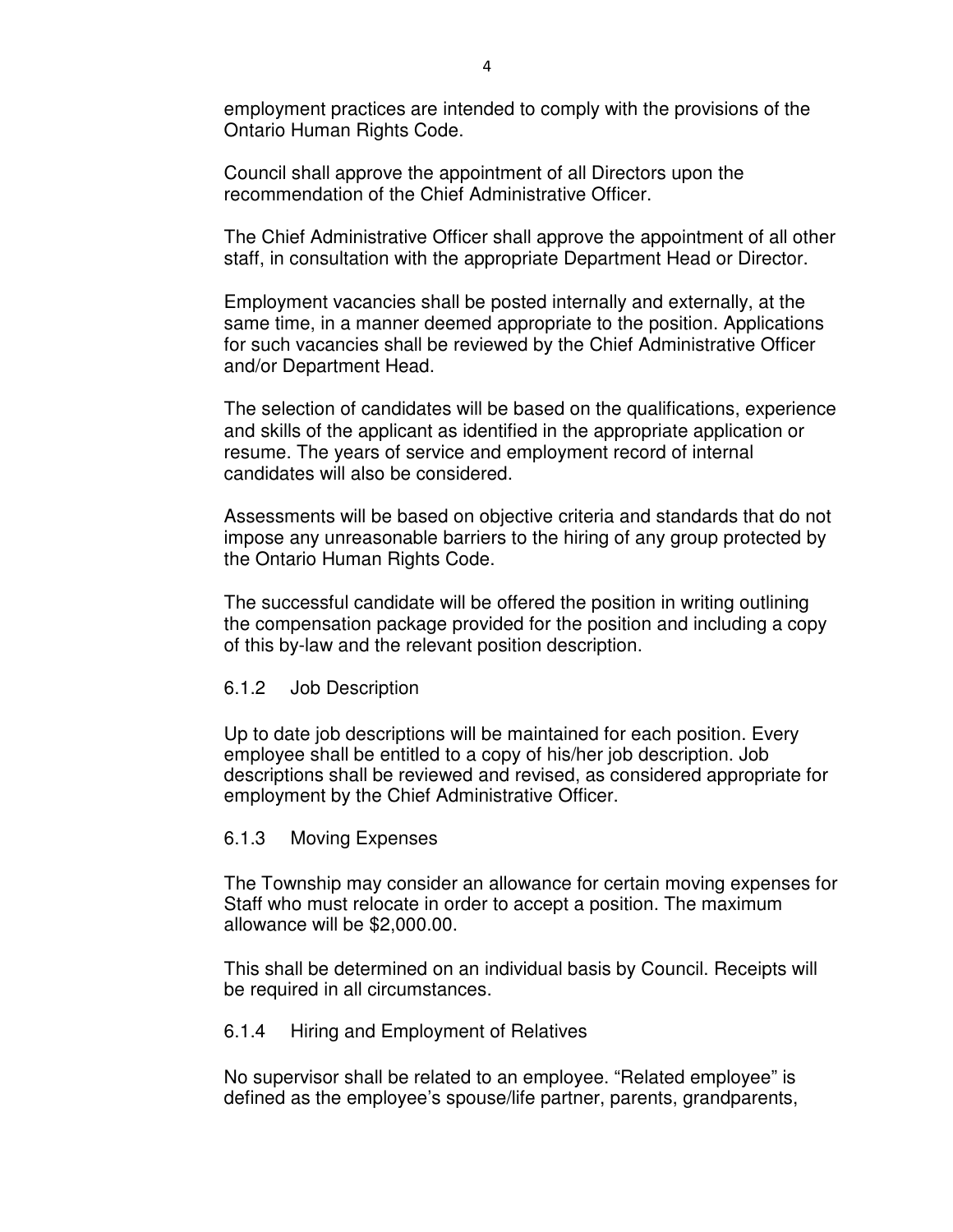children, grandchildren, brothers and sisters, and first cousin of the employee and/or spouse/life partner of the employee. The preceding also includes any adopted related family member.

Supervisors shall treat all applicants and employees equally and impartially and shall not provide any preferential treatment to any related applicant or employee.

No employee, manager or member of Council shall be involved in the performance review or appraisal of a related employee or in the consideration to promote, demote, discipline, remunerate or grant benefit to a related employee.

# 6.1.5 Police Criminal Record/Vulnerable Sector Screening

Any employee working directly with children and/or a vulnerable sector of individuals shall be required to provide a criminal record check prior to commencement of employment. As per the discretion of the Chief Administrative Officer, in conjunction with the employment requirements, a vulnerable sector screening check may also be required.

7.0 Performance Evaluation

The performance of all employees shall be formally evaluated annually in November and submitted to the Chief Administrative Officer by November  $30<sup>th</sup>$  of each year. Evaluations, which shall be communicated to each employee in writing, shall be undertaken by the employee's Director and reviewed by the Chief Administrative Officer or designate. Directors are evaluated by the Chief Administrative Officer. The Head of Council shall have the responsibility of ensuring that Council evaluates the Chief Administrative Officer.

- 8.0 Lay-offs, Suspensions, Dismissals and Resignations
	- 8.1 Lay-offs

 Notice of lay-off will be given according to the provisions of the Employment Standards Act of Ontario for non-union employees.

8.2 Suspensions

 In cases of serious misconduct, insubordination or neglect of duty, immediate suspension may be instituted by the employee's Director. Circumstances leading to suspension will be reviewed by the Chief Administrative Officer to determine remedial or further disciplinary action.

8.3 Dismissal

It is the goal of the Township to minimize the possibility of dismissal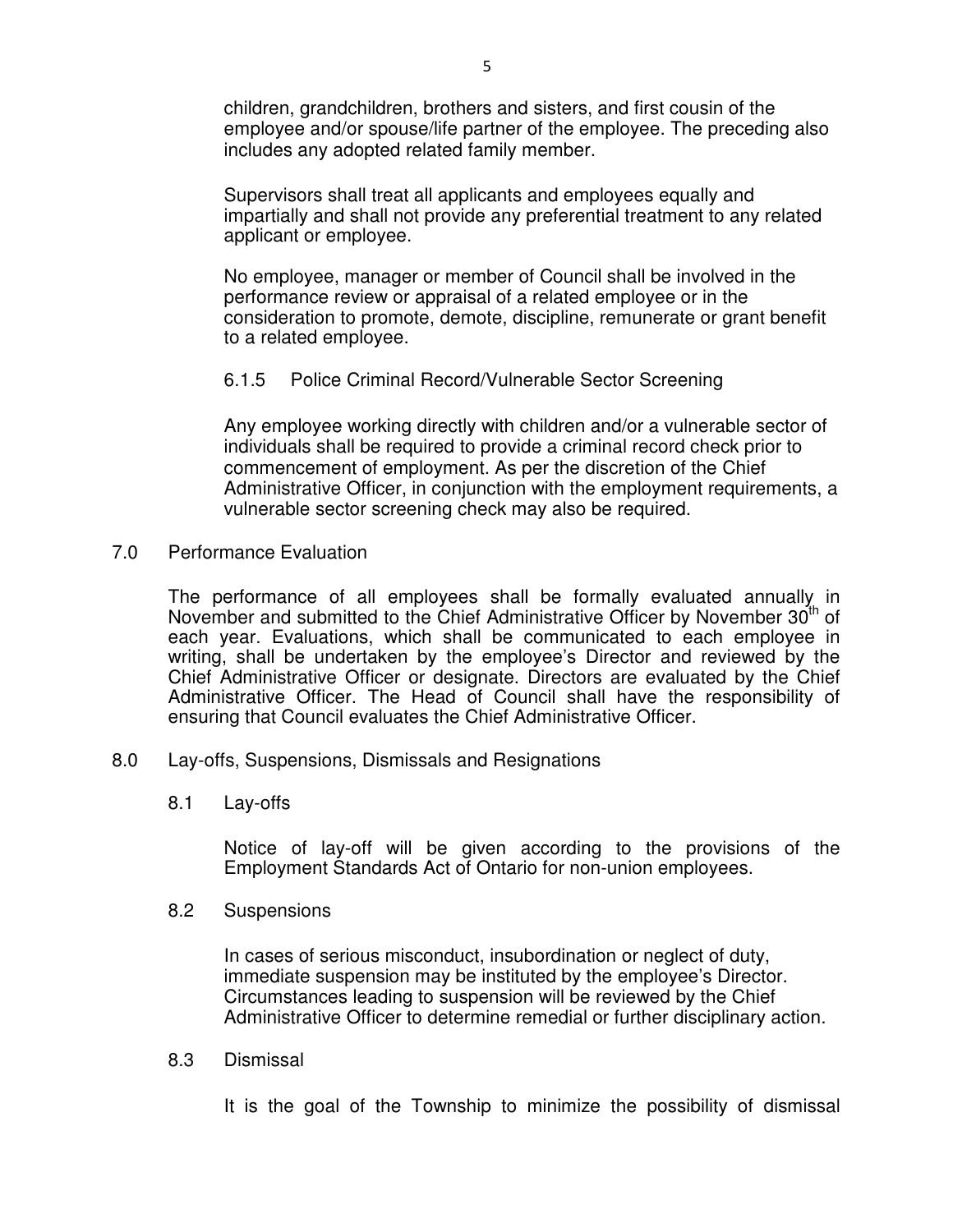through regular supervision and, where necessary, progressive discipline. In cases of continuing unsatisfactory performance the employee will be interviewed, advised of his/her termination and receive written confirmation of termination from the Chief Administrative Officer or Department Head.

 The dismissal of Directors shall be confirmed by Council resolution on the recommendation of the Chief Administrative Officer.

 The dismissal of the Chief Administrative Officer shall be confirmed by Council resolution.

8.4 Resignations

 8.4.1 Permanent employees who intend to resign from service must give their Director and the Chief Administrative Officer written notice of resignation.

 8.4.2 Notwithstanding paragraph (1) above, Department Heads or Directors who intend to resign from service must give Chief Administrative Officer (4) weeks written notice of resignation.

 8.4.3 The Chief Administrative Officer who intends to resign from service must give Council (4) weeks written notice of resignation.

- 9.0 Terms of Employment and Working Conditions
	- 9.1 Personnel Records

 All personnel records shall be maintained and in the possession of the Chief Administrative Officer.

 Access to these confidential personnel records shall be limited to the employee and to the Chief Administrative Officer and to those other personnel who, from time to time, may have involvement with personnel administration.

9.2 Hours of Work

 Normal office hours are 8:30 a.m. to 4:30 p.m., Monday through Friday with a one-hour unpaid lunch period. Flex schedules are permitted between the hours of 7:00 a.m. to 5:00 p.m. for office staff and will be determined by the Director. The Chief Administrative Officer has the authority to deny a flex schedule option if a department does not remain open and accessible to the public during normal office hours.

 In lieu of any overtime, Directors shall receive one additional week of paid vacation per year, prorated in the first year of employment.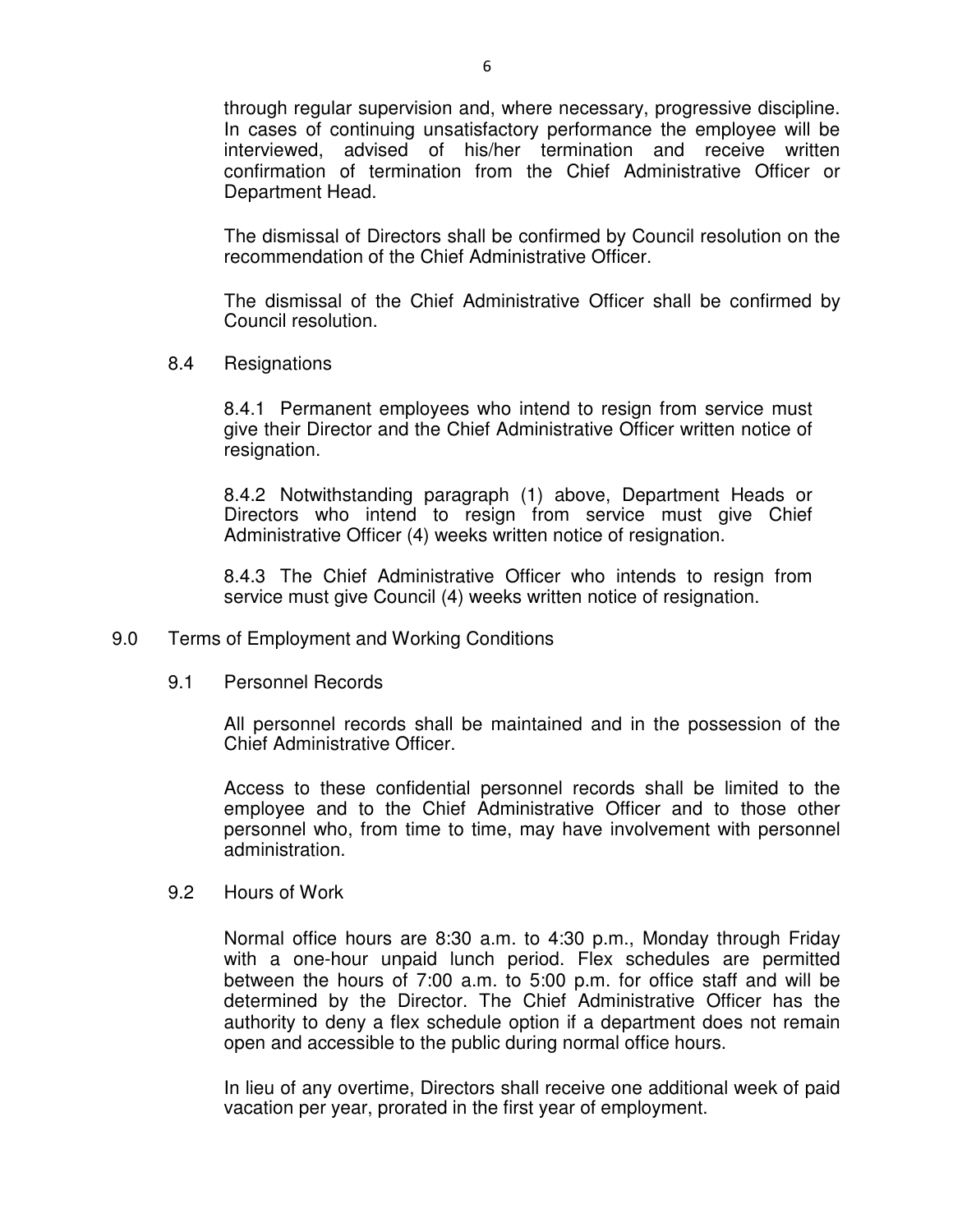Designates are employees who are responsible, in the absence of a Director, to meet the goals and objectives of the municipality. Designates responsibilities are identified in the job description and shall receive up to one week of paid lieu time per year, prorated in the first year of employment, provided a minimum of 35 hours overtime is worked. Lieu time is accumulated for hours worked in excess of regular hours, must be approved by the Department Head and recorded on the employee's bi weekly timesheet.

 The Full-time Fire Department employees are a part of the emergency response personnel and respond to emergencies that arise outside regular office hours. Therefore additional compensation, through banked straight time for emergency hours worked, will be allocated and submitted on the bi-weekly timesheet. This emergency banked time must be taken within 30 days of allocation. All submitted hours, as related to the emergency, must be approved by the Chief Administrative Officer.

 The Chief Administrative Officer may for non-managerial employees, at his/her discretion, authorize limited time-off in lieu of overtime or enter into averaging agreements with employees in accordance with the provisions of the Employment Standards Act. Lieu time and authorized limited time off shall not be carried over from one year to the next and will be paid out on the last pay period in November of each year.

9.3 Medical, Legal and Other Appointments

 It is recognized that appointments cannot always be scheduled outside business hours. However, it is expected that employees will make every effort to schedule such appointments at the beginning or the end of the working day. Time off for such appointments must be made up by extra time worked. Where possible, the approval of the Director must be obtained 48 hours prior to the day of the appointment and will be granted where workload permits.

9.4 Information Technology

 Use of these systems (computers, pagers, two-way radios, cellar/smart phones) is a privilege, not a right, which carries significant Corporate and personal responsibility. Employees may be provided full internet access to assist in their employment duties. This access is for municipal purposes only and is subject to regular monitoring. Any information accessed/obtained is the sole property of the Township and shall not be used without consent of the Chief Administrative Officer.

 Abuse of the system for non-municipal purposes or personal gain, can result in the privilege being removed and may be grounds for discipline up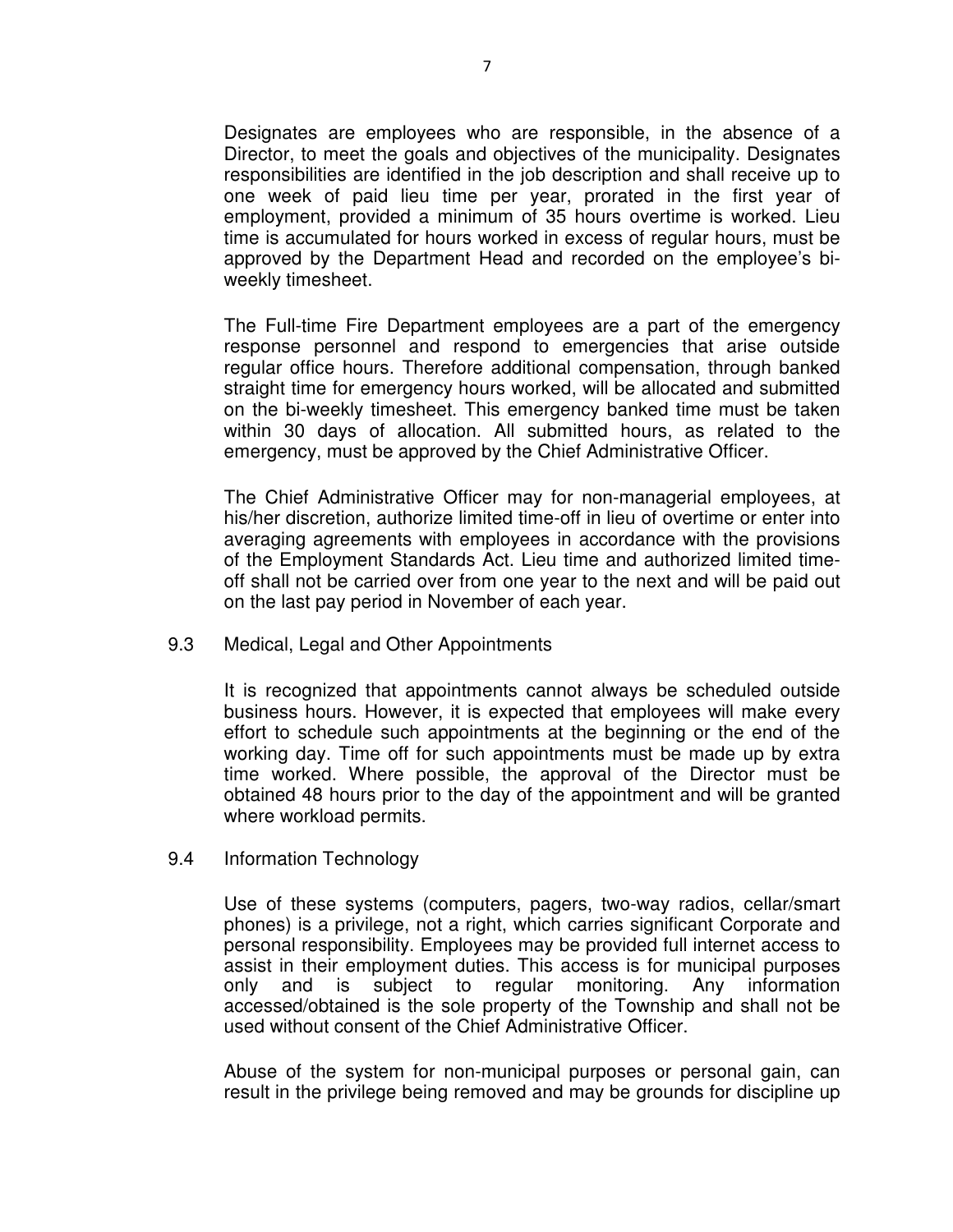to and including termination.

# 9.4.1 Computer files and E-mail

All computer hardware and software is the property of the Township. As such, no programs may be added or deleted without the express permission of the Director. The Township also reserves the right, subject to the provisions of the Municipal Freedom of Information and Protection of Privacy Act, to have the contents of municipal computers or software reviewed by an authorized individual(s) at any time.

Any e-mails sent or received using the e-mail privilege given to employees by the Township are the property of the Township and may be monitored in the same manner as employee internet privilege. Confidential information shall not be copied, distributed and/or forwarded; any violation of this policy will constitute grounds for termination.

All websites and internet browsing communications must be in keeping with the public interest and in furtherance of Township business. Any websites and internet browsing done in bad taste is a violation of this policy and will constitute grounds for termination with cause.

# 9.4.2 Cell phone or Smartphone

All municipal cell phone and/or smartphone hardware and technology are the property of the Township. A cell phone/smartphone is provided to Directors and to staff with specific requirements identified within their job descriptions, as per Chief Administrative Officer approval.

The monthly recurring charges for voice and data service are paid by the Township. Any additional fees and charges above the monthly voice and data package which are non-business related are the sole responsibility of the individual. Payment is accepted in Finance upon receipt of invoice prior to the due date. Payroll deductions will be processed on any outstanding payments past due.

Hardware upgrade availability is subject to the terms and conditions on the Township corporate agreement. Damage to the hardware, not included within the warranty protection plan, is the sole responsibility of the individual.

# 9.4.3 Social Media

Township devices are not to be used for personal social media use. Social media may include (although is not limited to; Facebook, Blogs, Twitter, YouTube, Yammer, MySpace, Flickr, Wikipedia). The Township does not support and discourages personnel comments/expression and/or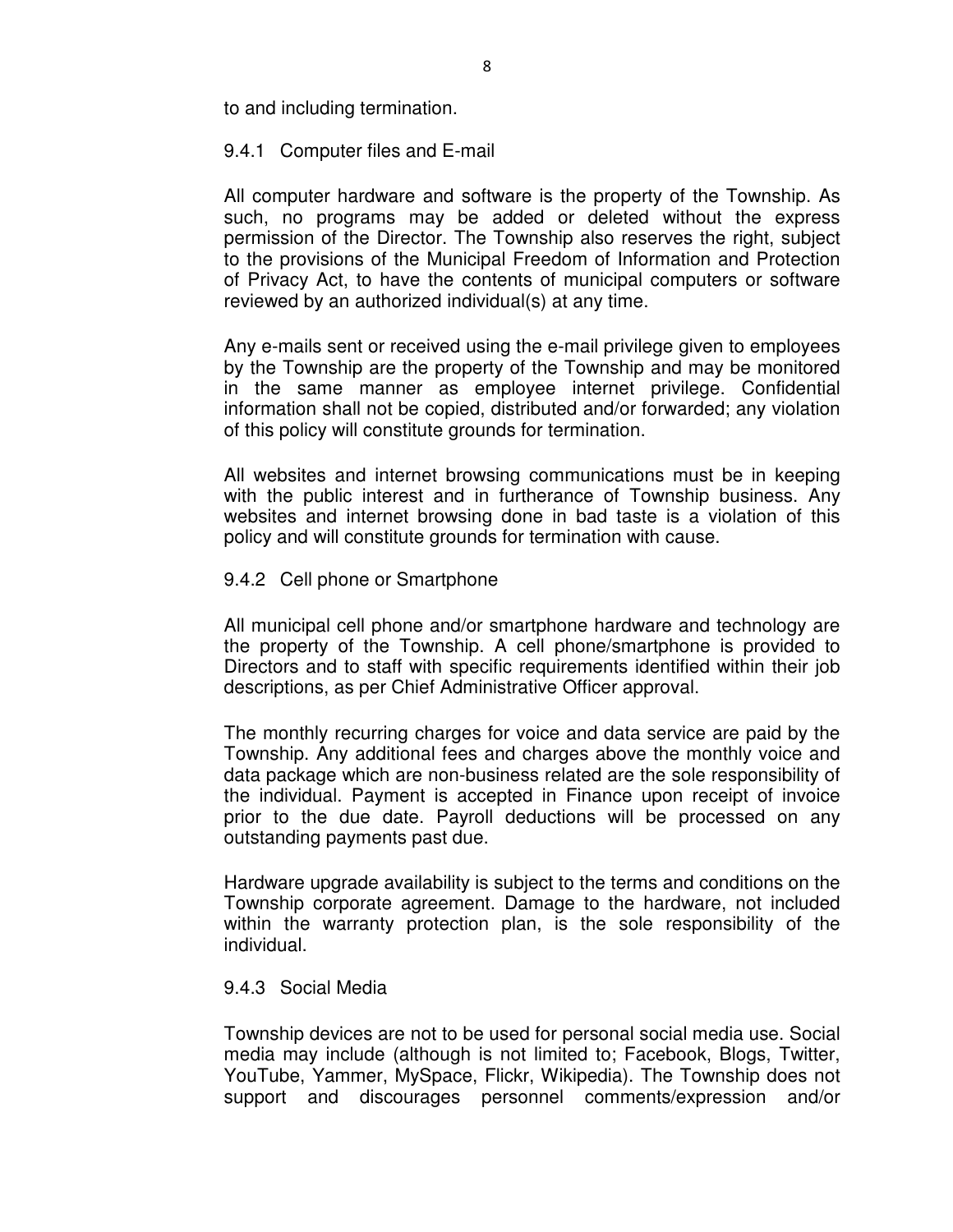confidential material, defamation of a person's character or organization being posted on any social media sources with regards to the Township of Cavan Monaghan. Social media platforms are public as if you were making the same comment to the media or at a public form. Violation of this policy will constitute grounds for termination with cause.

# 9.4.4 Intellectual Property

The Employee acknowledges and agrees that all right, title and interest in and to any designs, ideas, programs, works, advances, improvements, enhancements, creations or discoveries along with their research and preparatory materials, information and data bases made or conceived by the Employee at any time during his employment with the Township, and relating to his duties or to the business and affairs of the Township and its affiliates, shall belong exclusively to the Township. In connection with the foregoing, the Employee agrees to execute any assignments and/or acknowledgments as may be requested by the Chief Administrative Officer or Township Council.

The Employee agrees that all records, files, drawings, tapes, disks, documents, tools, equipment and any other Township property and the like relating to the above business, work, investigations or developments of the Township and prepared, used or possessed by the Employee or under the Employee's control during the term of the Employee's employment shall be and remain the sole and exclusive property of the Township or its nominees. It is understood that the employee shall have no claim, title or interest in the above works and shall have no claim for compensation or payment unless specifically agreed upon in writing by the Township.

In the event that the Employee ceases, for any reason, to be employed by the Employer, the Employee agrees forthwith upon his termination to return to the Employer every copy of all such records, files, drawings, tapes, disks, documents, keys and all said tools and equipment in the possession or under the control of the Employee at that time.

# 10.0 Annual Vacation

# 10.1 Permanent Full-time Employees - Vacation

 Employees shall receive an annual vacation with pay during the vacation year (January 1 to December 31) based on their credited service in accordance with the following schedule:

| One year or more      | two weeks with pay   |
|-----------------------|----------------------|
| Three years or more   | three weeks with pay |
| Five years or more    | four weeks with pay  |
| Fifteen years or more | five weeks with pay  |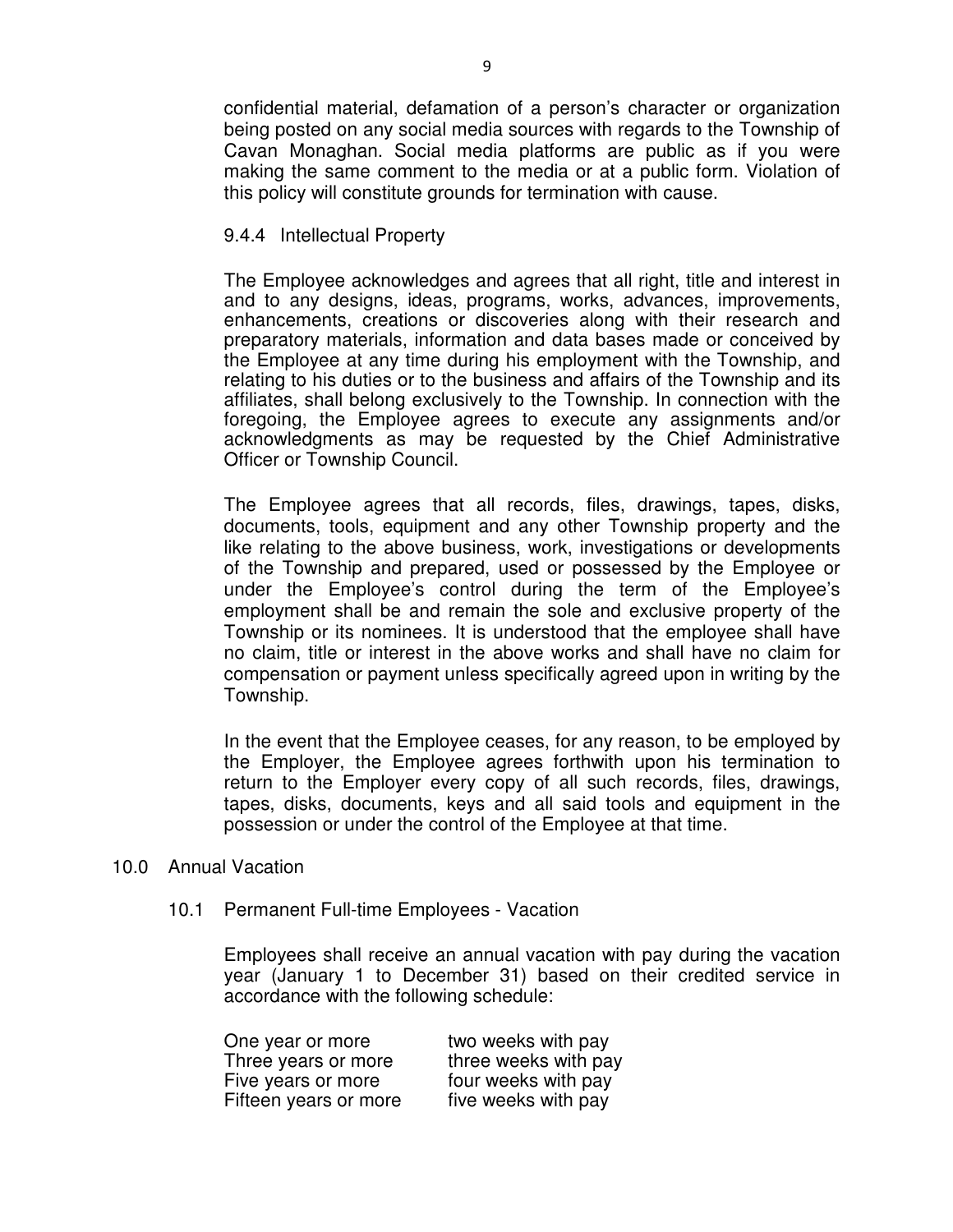Twenty years or more six weeks with pay Thirty years or more seven weeks with pay

 Progression in the schedule shall occur in the calendar year in which the employee's anniversary date falls.

 Negotiation of vacation upon hire may be approved by Chief Administrative Officer.

 Annual vacation in the first calendar year of employment may be pro-rated on the basis of the employee's length of service.

 Fifty percent of any employees' annual vacation may be carried over into the following year, but vacation cannot be accumulated in subsequent years. The Employer may direct an employee to utilize their vacation prior to the end of the calendar year.

 The by-law grants vacation time and vacation pay in excess of the minimum Employee Standards Act. However the additional Township vacation benefit as listed above, is granted with the understanding that only 50% of total vacation credits are eligible to be carried forward into the next year. Any excess vacation time remaining at year end, which does not meet the 50% carry forward criteria above, will become null and void. The vacation benefit is non-transferable and is non-cumulative.

 Pay for each week of vacation shall be calculated on the basis of the employee's straight time weekly earnings current at the time the vacation is taken.

 An Employee whose employment has terminated shall be paid for unused vacation time for the previous year plus any vacation pay for the current year pro-rated according to time worked in the calendar year.

 Employees shall submit their vacation requests for full week vacations by February 1<sup>st</sup> of each year to their Director for approval, and the Director submit their requests to the Chief Administrative Officer for approval. A copy of any approved vacation requests must be provided to reception. If the employees in conflict hold positions of equal status, the number of years of employment with the Township shall be the deciding factor. Vacation scheduling shall ensure that each department is open to the public for normal office hours. It is the Directors responsibility and obligation to ensure that the Department is staffed appropriately.

 It may not always be possible for employees to take full vacation entitlement at one time due to critical business situations that need to be addressed in a timely manner. Vacation scheduling will depend upon being able to maintain the Township's programs and services.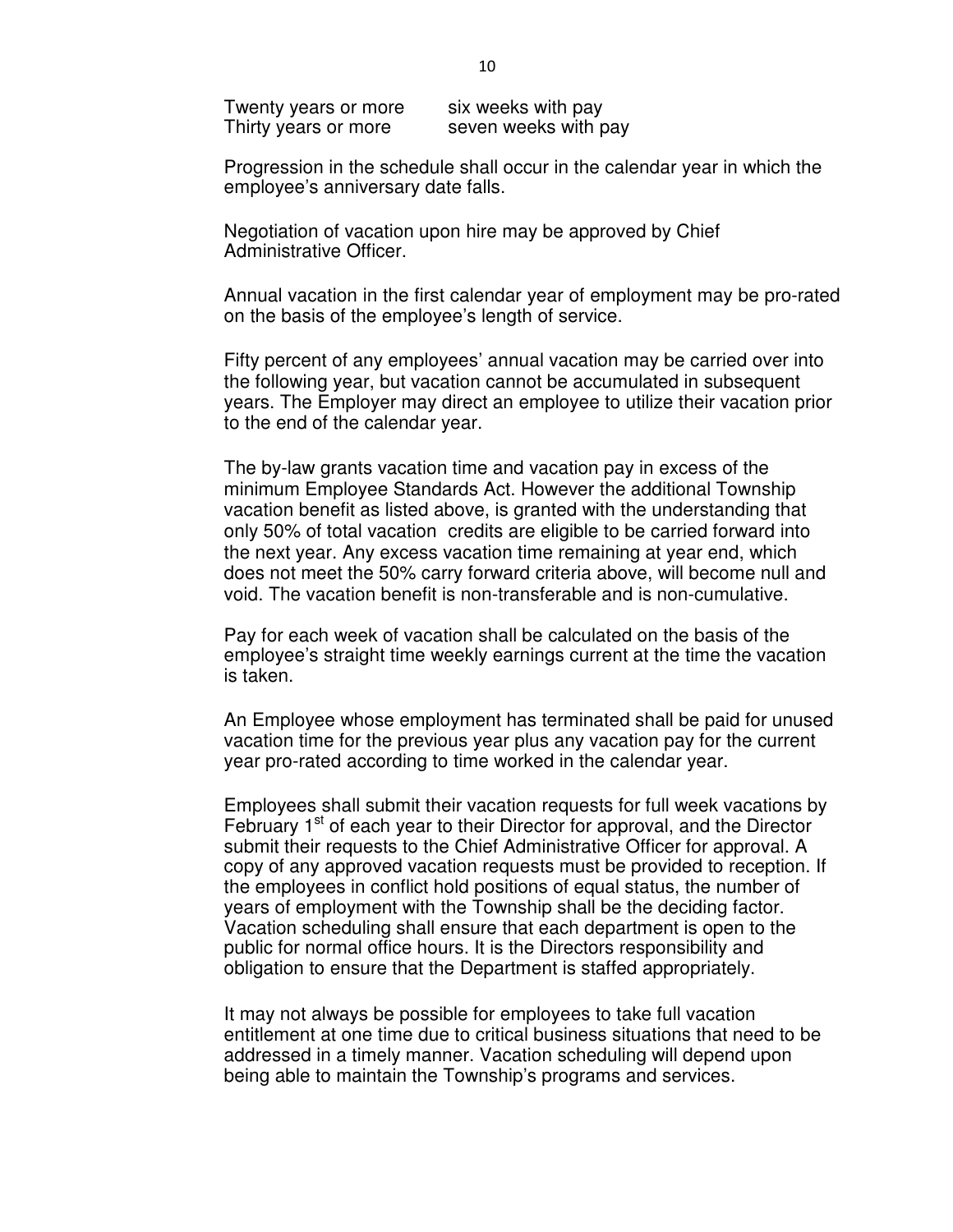While on vacation, or if an employee's scheduled vacation is interrupted due to accident or a serious illness, the time period of illness as verified by a doctor's certificate, shall be considered sick leave. In such an event, the employee may re-schedule their vacation at a time mutually agreeable to the employee and their supervisor.

 Where an employee's scheduled vacation is interrupted due to bereavement, the employee shall be entitled to bereavement leave. The portion of the employee's vacation which is deemed to be bereavement leave under the above provisions will not be counted against the employee's vacation credits.

10.2 Part-time Employees - Vacation

 All Part-time/Contract/Seasonal/Temporary/Student employees shall receive vacation with pay in accordance with the Employment Standards Act of Ontario.

10.3 Statutory and Other Public Holidays

10.3.1 Permanent Full-time and Contract employees

 All permanent full-time and contract employees shall be entitled to the following holidays with pay in accordance with time worked pursuant to the Employment Standards Act.

- 1. New Year's Day
- 2. Good Friday
- 3. Easter Monday
- 4. Victoria Day
- 5. Canada Day
- 6. Civic Day
- 7. Labour Day
- 8. Thanksgiving Day
- 9. Remembrance Day
- 10. Christmas Day
- 11. Boxing Day

 As statutory holiday provisions are granted in excess of the nine public holidays under the Employment Standards Act, therefore the Township office will remain open on the Family Day holiday which is not observed as a statutory holiday.

 All permanent and contract full-time employees receive additional days off between Christmas Day and New Year's Day, with pay under the Christmas Shutdown period. These additional days do not reduce allocation from vacation and/or sick time.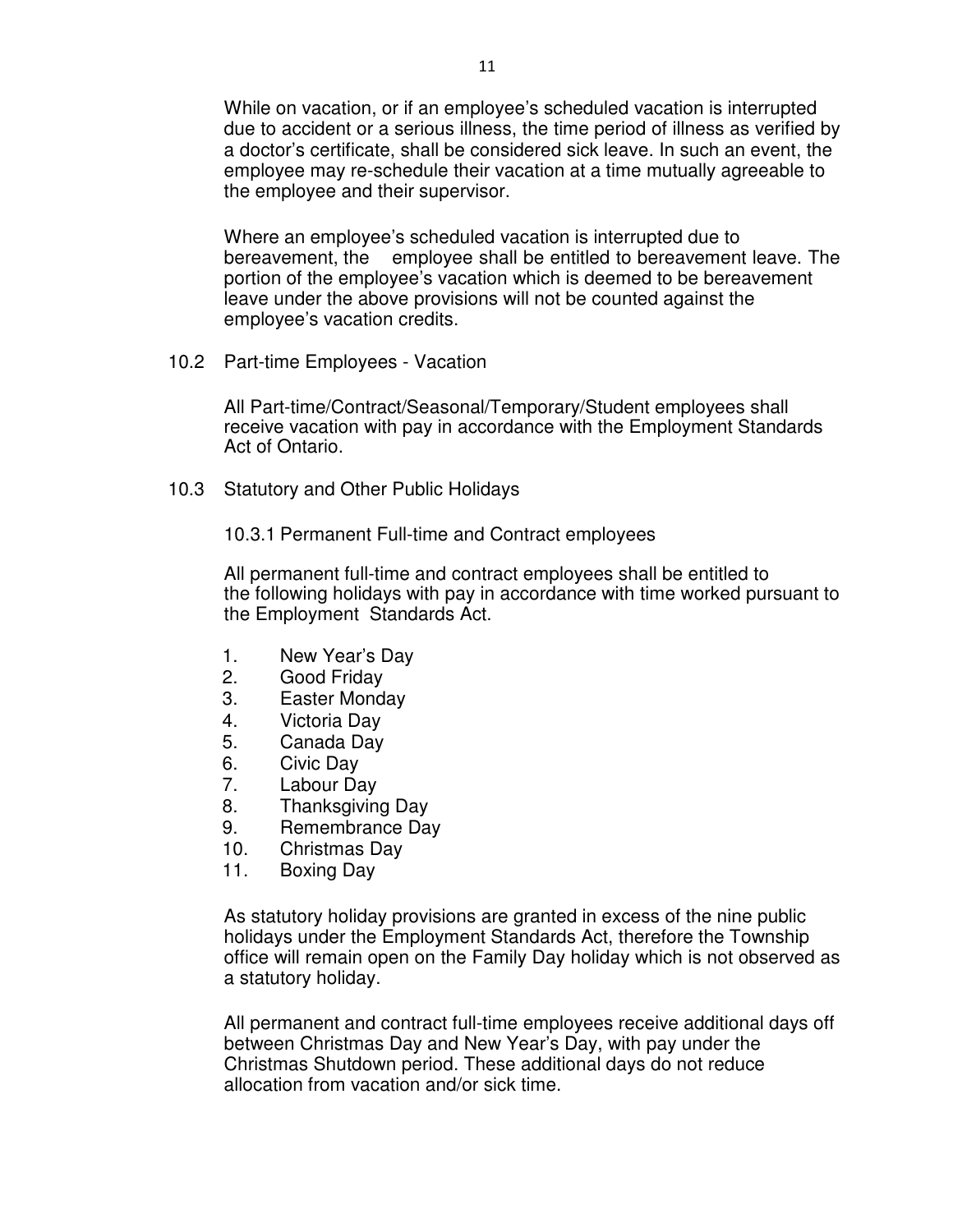When a statutory holiday falls on a Saturday the preceding Friday shall be deemed the holiday closure or if the holiday falls on a Sunday the following Monday shall be deemed the holiday closure for the purpose of this by-law.

#### 10.3.2 Part-time/Seasonal/Temporary/Student

 All part-time/seasonal/temporary/student employees shall be entitled to time off work and be paid public holiday pay as per the Employment Standards Act.

### 10.4 Sick Leave, Bereavement Leave and Compassionate Leave

 Leaves under this section are intended to include an employee's emergency leave entitlement under the Employment Standards Act.

10.4.1 Sick Leave

 Sick leave shall mean the period of time an employee is permitted to be absent from work with full pay by virtue of sickness or injury for which compensation is not payable under Workplace Safety and Insurance Act.

 Sick leave entitlement of up to ten (10) days is available to each full-time employee as of January 1st of each calendar year. In the first year of employment, sick leave shall be pro-rated to the date of hire.

 Sick leave is non-cumulative and cannot be carried over into the following year. There will be no cash value for sick leave on termination of employment.

 An employee may be required to produce a certificate from a qualified medical practitioner certifying that such employee is unable to carry out his/her duties due to illness. Failure to produce required documentation will result in loss of pay for the period in question.

 Employees may use up to three (3) days sick leave as personal leave in any one calendar year. Personal days are to be used in the event of a family illness or for any personal/family appointments but will not be used to augment vacation days.

 If an employee is approved for Weekly Income Insurance Benefits (short term disability) and does not have sufficient days on credit to cover the necessary qualifying period, the Employer may continue to pay the employee until the Weekly Income Insurance Program qualifying period expires.

Any other unique emergency situations will be considered on an individual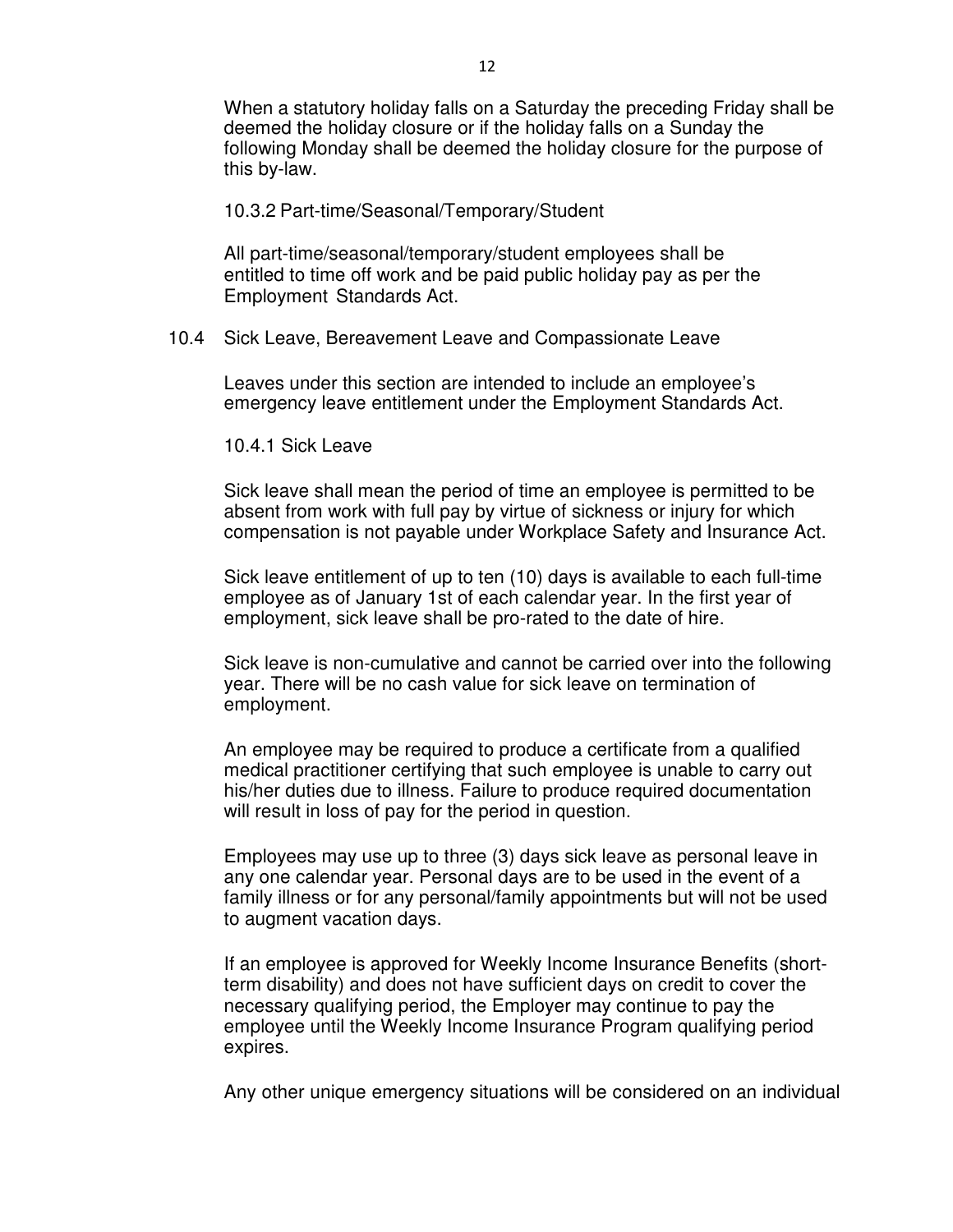basis by the Chief Administrative Officer in consultation with Council.

 A "Return to Work Authorization Form", from the employee's treating Physician, is required prior to actively returning to work.

10.5 Bereavement Leave

 Employees shall be permitted time off with pay in the event that a death in their family requires them to be absent from work.

The following provisions shall apply:

 10.5.1 Five (5) working days will be permitted on the death of a spouse/life partner, son or daughter.

 10.5.2 Three (3) working days will be permitted on the death of a mother, father, sister, brother, grandparents or grandchildren.

 10.5.3 One (1) working day will be permitted on the death of a current brother-in-law or sister-in-law (brother-in-law or sister-in-law shall mean the employee's brother's or sister's spouse/life partner and the employee's spouse/life partner's brother or sister), current mother-in-law or father-in law for the day of the funeral, if attending.

 10.5.4 Upon a written request, the Chief Administrative Officer may grant leave of absence without pay to any employee upon special or compassionate grounds.

10.6 Leave of Absence

10.6.1 Pregnancy and Parental Leave/Adoption

Pregnancy and Parental/Adoption leave shall be granted according to the Employment Standards Act. The Township shall continue to pay the corporation's portion of employee benefits during this period.

10.6.2 Jury Duty and Witness Leave

 If an employee is called to Jury Duty or required to serve as a witness, the Township shall pay the employee's regular wage. Any fee(s) related to the employee's appearance shall be paid to the Township

# 11.0 Use of Township Owned Vehicles

11.1 Municipal Identification

All Township vehicles will bear municipal identification markings.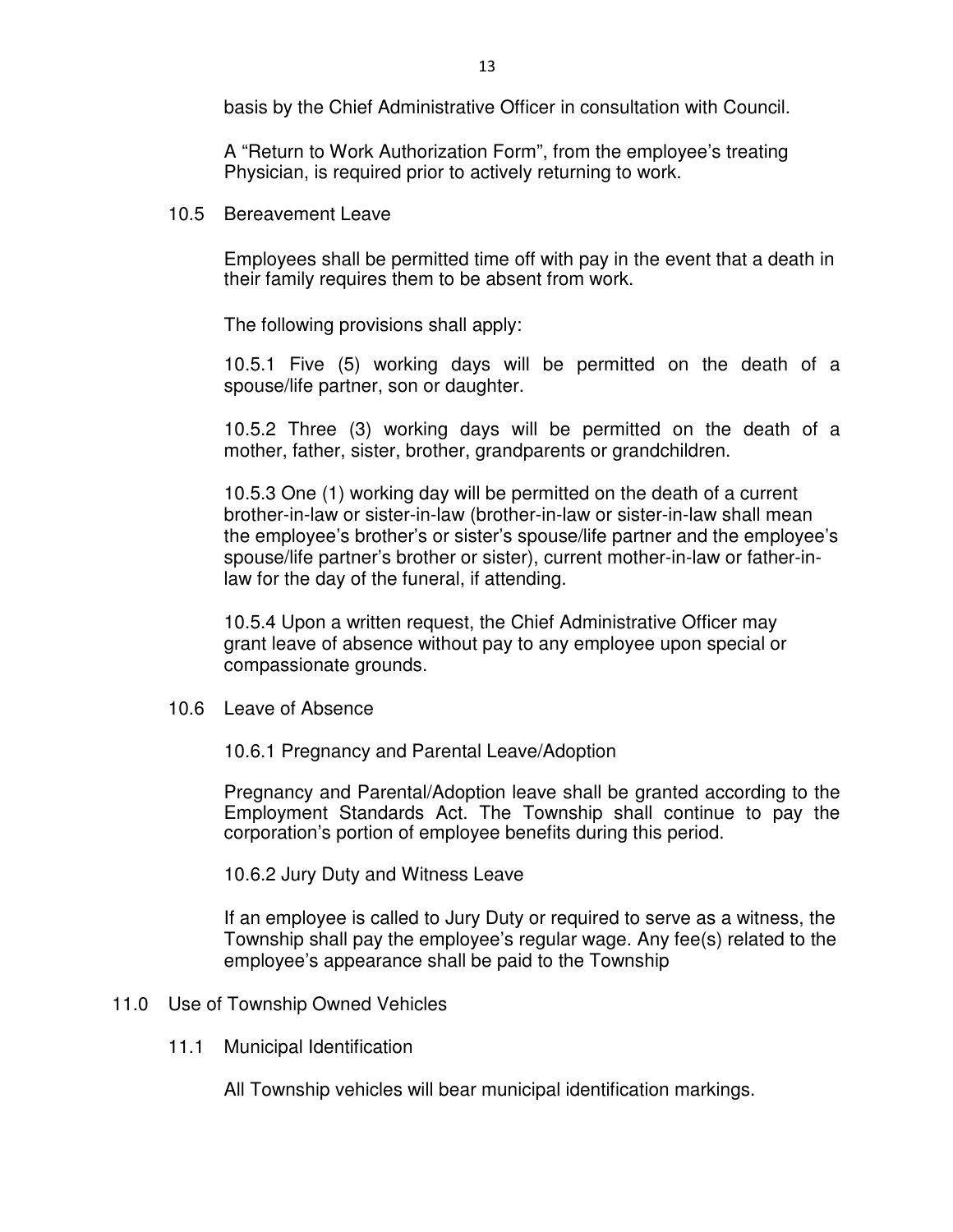11.2 Authorized Drivers

 Vehicles may be driven by employees of the Township only. All drivers must possess an appropriate and valid driver's license for the vehicle being driven. Drivers must advise their Department Head or Director if their driver's license ceases to be valid or if medical conditions impair or prevent driving. Drivers must operate vehicles in accordance with the Motor Vehicle Act, Workers' Compensation Regulations and Township policies.

11.3 Passengers

 Only passengers for the purpose of municipal business are permitted to travel or accompany an employee in a Township vehicle.

11.4 Use and Boundaries

 The use of a Township vehicle shall be strictly limited to the performance of duties associated with the operations of the Township. The Township vehicle is not for personal use.

11.5 Vehicle use at Conferences/Seminars/Training

 The use of a Township vehicle may extend to Conferences, Seminars and/or Training but will not exceed a 48 hour absence from the geographical boundaries of the Township and must be approved by the Chief Administrative Officer.

11.6 Regular Maintenance

 It is the Directors responsibility to ensure the vehicle is maintained by staff in a clean, tidy and satisfactory mechanical condition at all times.

11.7 Prohibited Use

 Operation of any Township owned vehicle is expressly prohibited where the person in care and control of the vehicle has used any substance that may legally impair the operator or may have an effect on the safe operation of the vehicle. The idling of any Township owned vehicle is prohibited. Violation of these clauses will result in immediate and severe disciplinary action.

11.8 Unattended Vehicles

 When not in operation, employees are to ensure that Township vehicles left unattended are locked and parked securely at all times.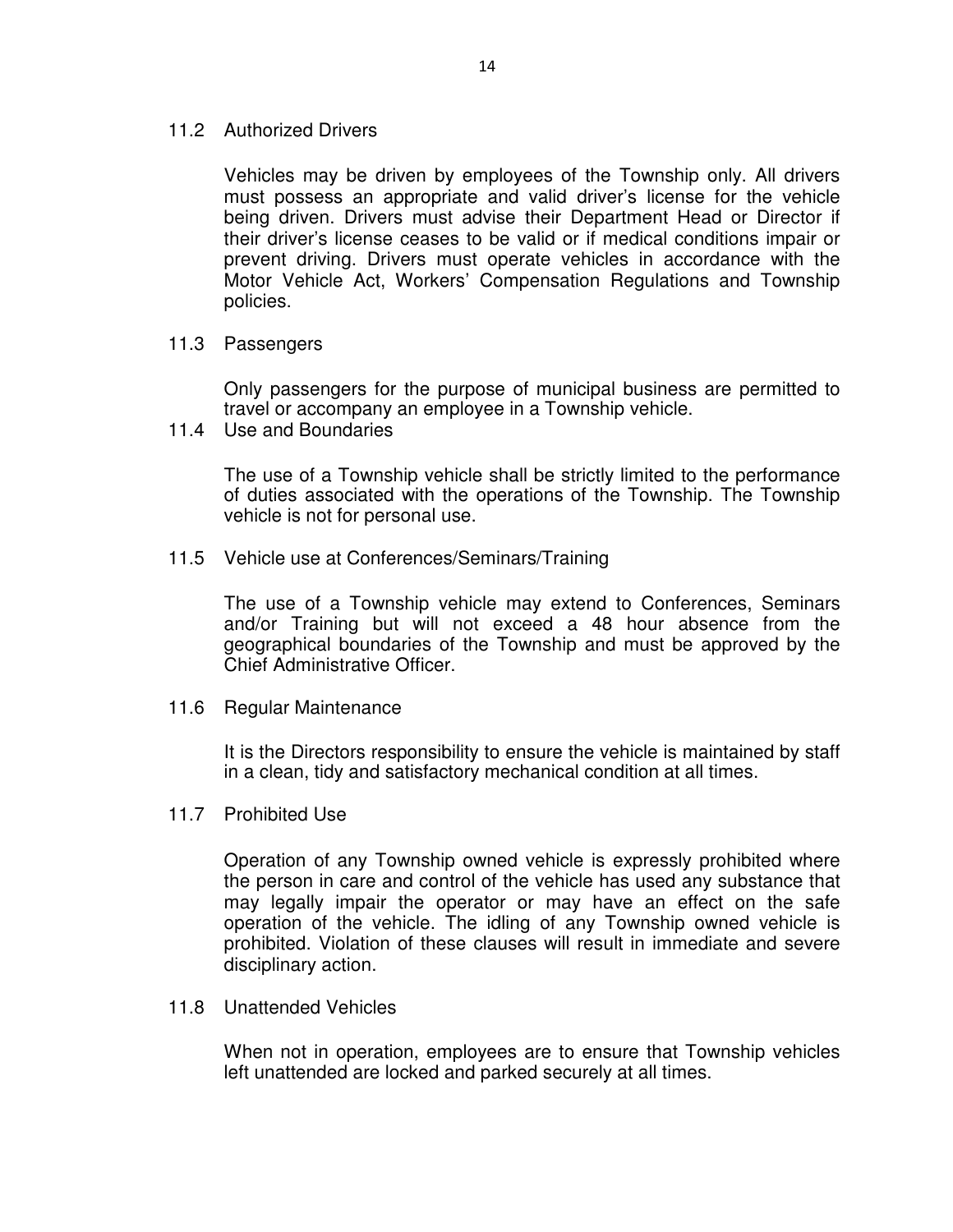11.9 Vehicles Driven to an Employee's Home

 At the discretion of the Chief Administrative Officer, vehicles may be driven to and from the employees' residence and workplace if a specific work situation dictates such a convenience. A vehicle so used must at all times be securely parked and locked.

11.10 Tickets/Infractions

 Parking tickets, traffic violations and assessments related thereto shall be the responsibility of the driver involved.

11.11 Accidents/Incidents

 All accidents/incidents involving Township owned vehicles must be reported immediately to the employee's Director. An incident/accident report shall be promptly submitted to the Chief Administrative Officer with a copy to the Director of Finance.

- 12.0 Compensation and Benefits
	- 12.1 Compensation

12.1.1 Policy

The Township will endeavor to pay competitive salaries and also endeavor to ensure that the administration of the compensation packages is equitable. Compensation packages will be reviewed on an annual basis.

This involves a position rating system applied to each position based on the job description and the development of salary ranges. Salaries shall be reviewed regularly by Council as part of the budget review process and any adjustment or increase to the overall grid shall become effective on the date determined by Council.

12.1.2 Pay Periods

Staff shall be paid on a bi-weekly basis.

12.1.3 Grid Movement

In addition to any overall grid increases based on the Consumer Price Index (CPI), staff, upon satisfactory performance review, may be moved on the salary grid by the Chief Administrative Officer in conjunction with the recommendation of the Director and substantial performance evaluation.

12.1.4 Cost of Living Increases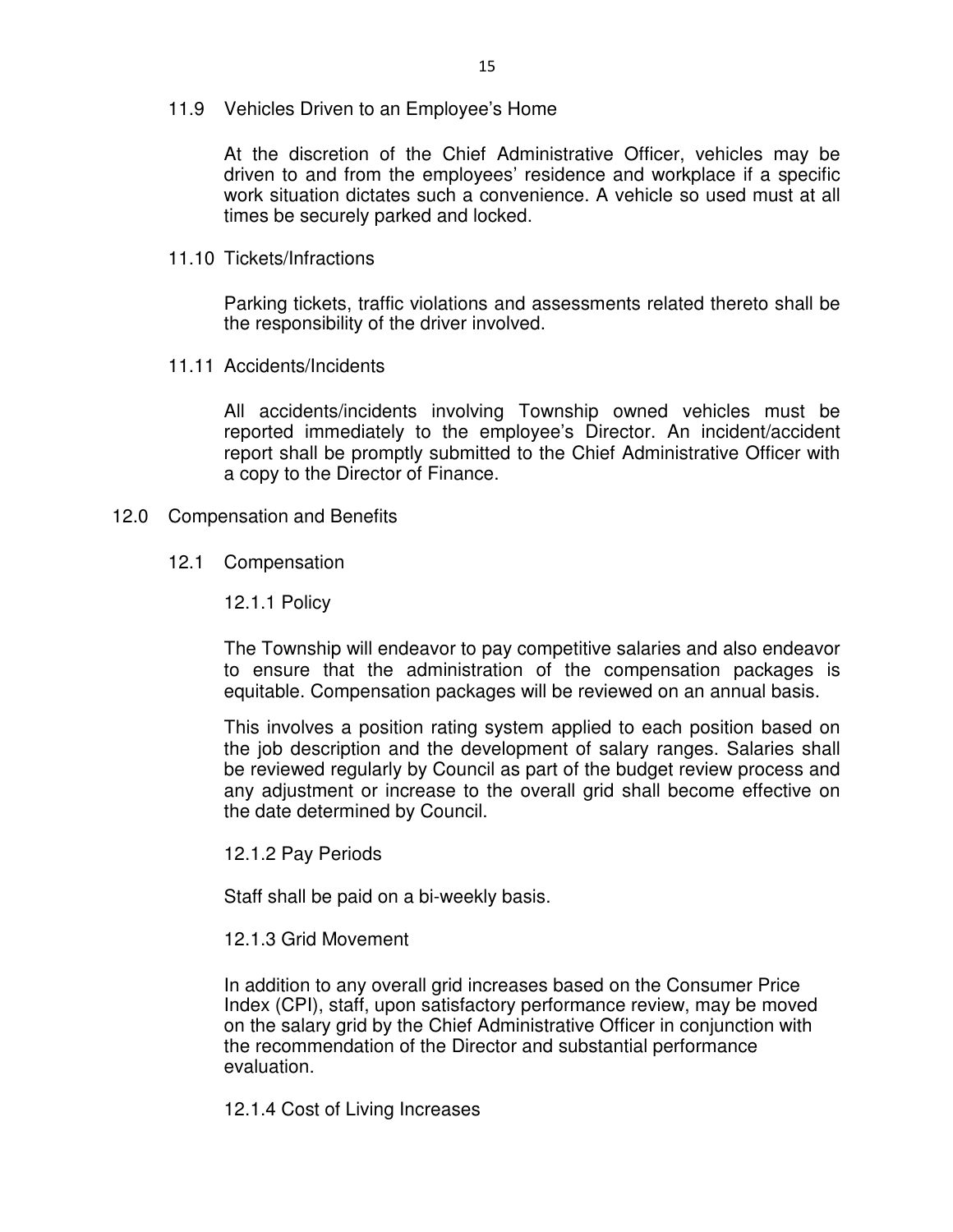The Cost of Living increases shall be completed annually in accordance with the Consumer Price Index (CPI) without Council approval.

12.1.5 Severance and Termination Pay

Severance and termination pay shall comply with the provisions of The Employment Standards Act.

### 12.2 Benefits

# 12.2.1 OMERS

Every person who becomes an employee of the Township on a continuous full-time basis shall, as a condition of his/her employment become a member of OMERS, or if he/she is already a member, resume his/her contributions to the system as of his/her date of employment. The Employer and Employee shall make contributions in accordance with the provisions of the Plan.

The Township shall also offer membership in OMERS to employees who have worked at least seven hundred (700) hours during the two preceding consecutive years.

### 12.2.2 Group Insurance

The Township will pay 100% of the premiums for the prevailing Group Insurance program on behalf of all full-time employees who meet the eligibility requirements of the Plan. Benefits shall be as set out in the prevailing Insurance Plan but include:

Life insurance equivalent to the employee's annual salary rounded to the next \$1,000 level and then doubled but subject to the established maximum.

Accidental death and dismemberment insurance at two (2) times annual salary subject to the established maximum.

The first ten (10) workdays of absence from employment due to extended illness or injury may be covered by the Township's sick leave policies pending approval of short-term disability.

Members receive 75% of their income to the stipulated maximum on a weekly basis from the 15th day of disability due to an accident or sickness to a maximum of seventeen (17) weeks. Following this period, long-term disability benefits may then come into effect if approved by the insurer. Long-term disability insurance covers 75% of income until the employee is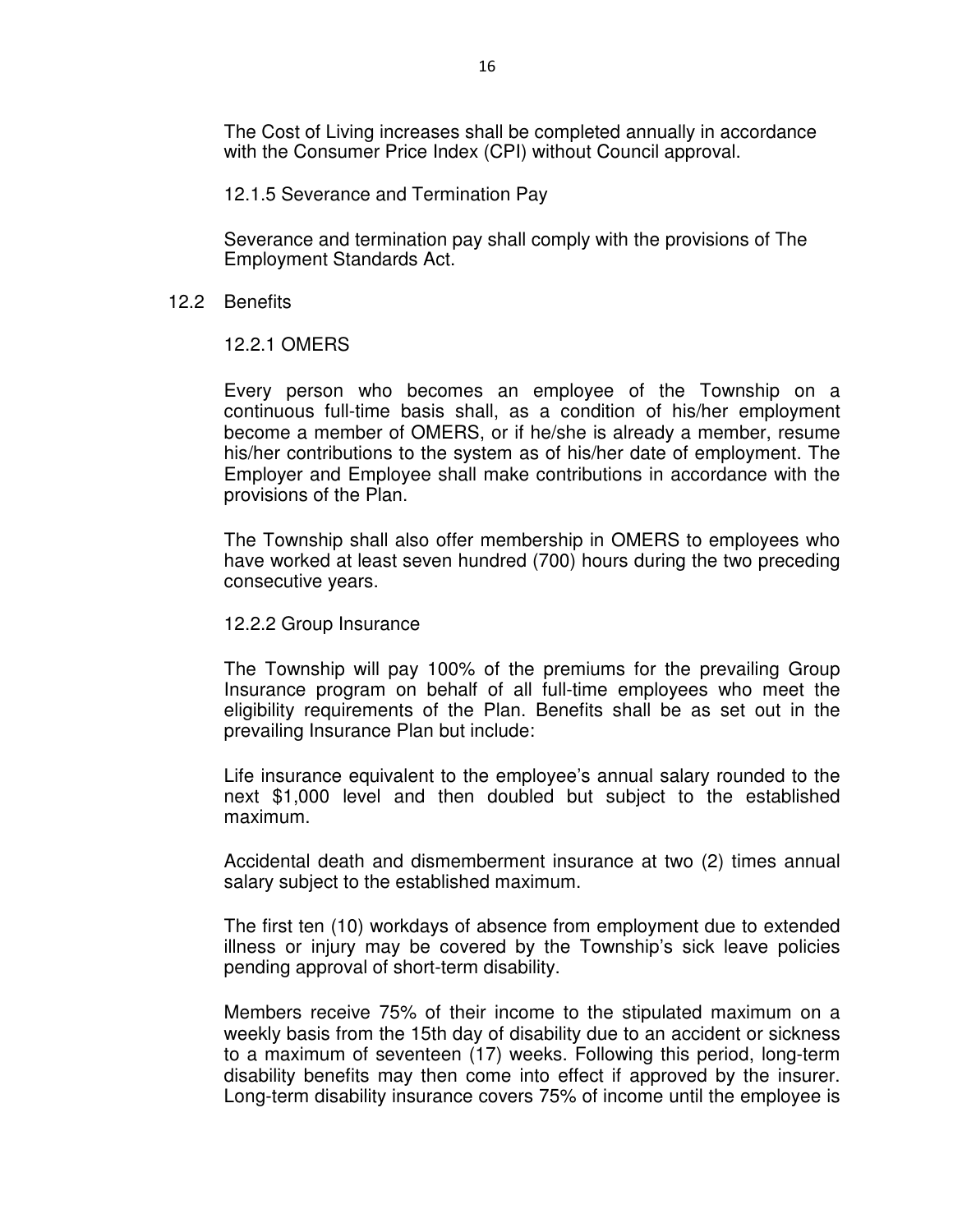able to return to work or age 65.

12.2.3 Health Care Benefits

The Township pays 100% of the cost of participation in the prevailing Health Care Benefits Program for continuous full-time employees. This includes dental, extended health care, travel and vision care programs.

Council members are provided full 100% benefits, same as full-time employees, while on Council with no retirement benefits.

12.2.4 Post Retirement Benefits (Employee)

A retiree of The Corporation of the Township of Cavan Monaghan is defined as; a full-time, non-collective agreement employee, who has ended their employment with the Township upon notice of retirement, is at least 55 years of age, and has a minimum of 20 years of service with the Township of Cavan Monaghan.

The following post-retirement benefits options are available to those retirees who meet the specified criteria.

- i) Employee's hired prior to February 17, 2010 have the option to enrol in one (1) of two post-retirement benefit options, upon retirement;
	- Option A: retiree with a minimum of 20 years of service and are at least 55 years of age; shall be entitled to or shall have the option to continue with 100% extended health care and dental coverage to age 65 only, after age sixty-five (65) and until age seventy (70), the Township offers a capped selfadministered program for dental and vision care being \$ 500.00 per year for dental benefits and \$300.00 every two (2) years for prescription eyewear.
	- Option B: retiree with a minimum of 25 years of service and are at least 55 years of age; shall be entitled to or shall have the option to continue paid coverage of full benefits for life (subject to lifetime liability maximum).
- ii) Employee's hired on or after February 17, 2010 have access to one (1) post-retirement benefit package, upon retirement;

 A retiree with a minimum of 20 years of service and are at least 55 years of age; shall be entitled to or shall have the option to continue with 100% extended health care and dental coverage to age 65 only, after age sixty-five (65) and until age seventy (70), the Township offers a capped self-administered program for dental and vision care being \$ 500.00 per year for dental benefits and \$300.00 every two (2) years for prescription eyewear.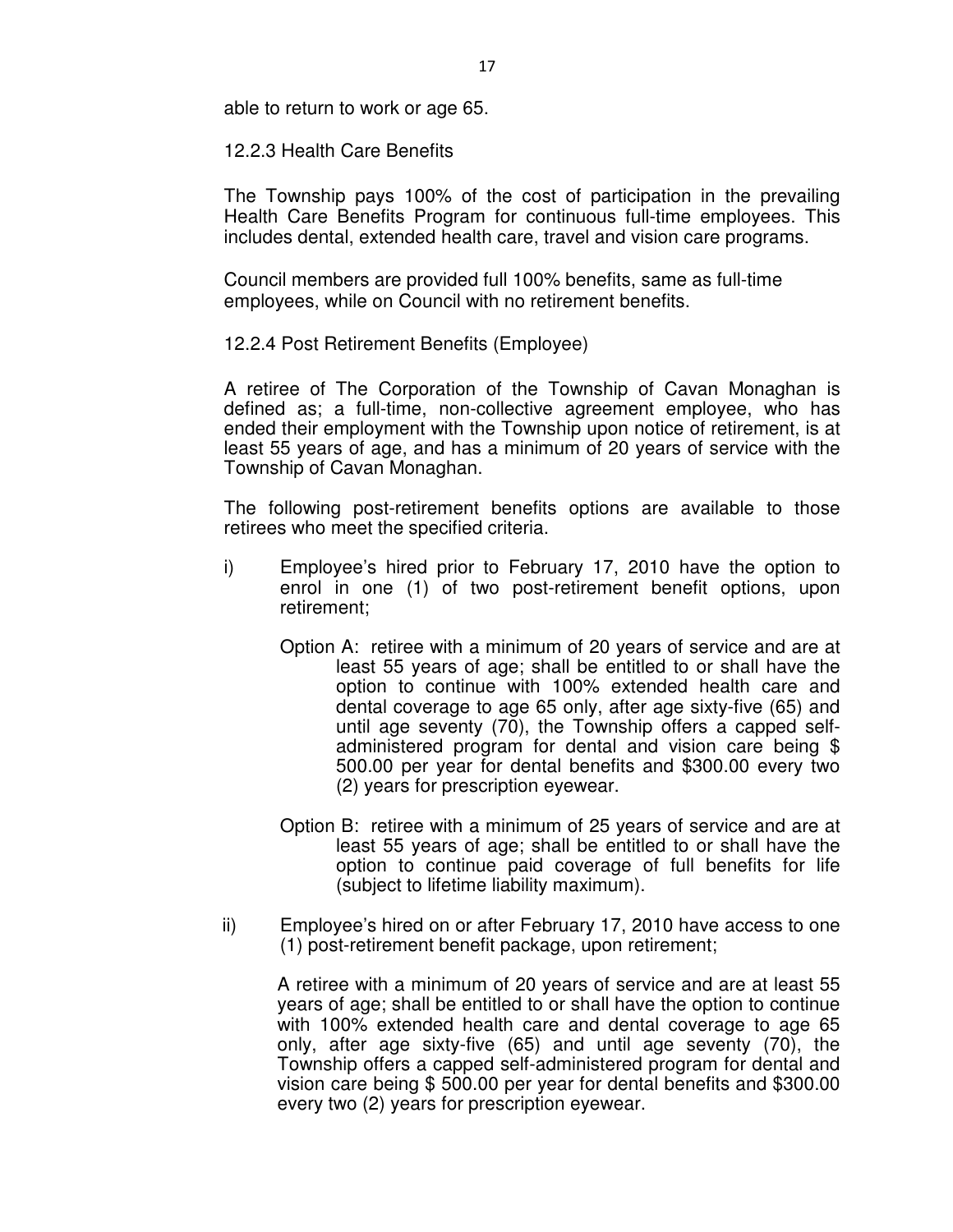# 13.0 Working Expenses

#### 13.1 Mileage Allowance

 The Township pays a per kilometre allowance to employees who use their own vehicles on Township business. The rate corresponds to the current rate adopted by the County of Peterborough. Parking expenses will be reimbursed by the Township upon presentation of a Township expense report approved by the Chief Administrative Officer or Director.

 An employee who will be incurring reimbursable expenses on Township business may receive an advance on these expenses, subject to the Chief Administrative Officer's approval.

- 14.0 Training and Development
	- 14.1 Policy

 The Township is committed to ongoing training and development for all employees and for all members of Council. This commitment is based on the belief that training and development are positive both in terms of personal growth and satisfaction and for the Township in terms of providing more skilled and qualified personnel.

14.2 Conferences, Seminars and Meetings

 The cost of employees' participation in conferences, seminars and meetings will be given consideration annually as part of the budget review process by Council. The Township intends that employees will be selected to take part in training and other development opportunities on a rotating basis, subject to the availability of funds, courses, the interest of individuals and the Township's requirement for certain skills.

14.3 Education Subsidy (requested by the employee)

 A course outline including full cost must be submitted to the Chief Administrative Officer for approval of both the course selection and budget approval. Approval will be considered for an employee who has successfully completed their probationary period. Upon approval of the course selection and budget, the Township will pay for the course at the time of registration; however upon completion of the course, if the employee fails to receive a passing grade, the employee will reimburse the Township for the full cost of the education subsidy course and materials.

In the event that an employee commences a course and then withdraws,